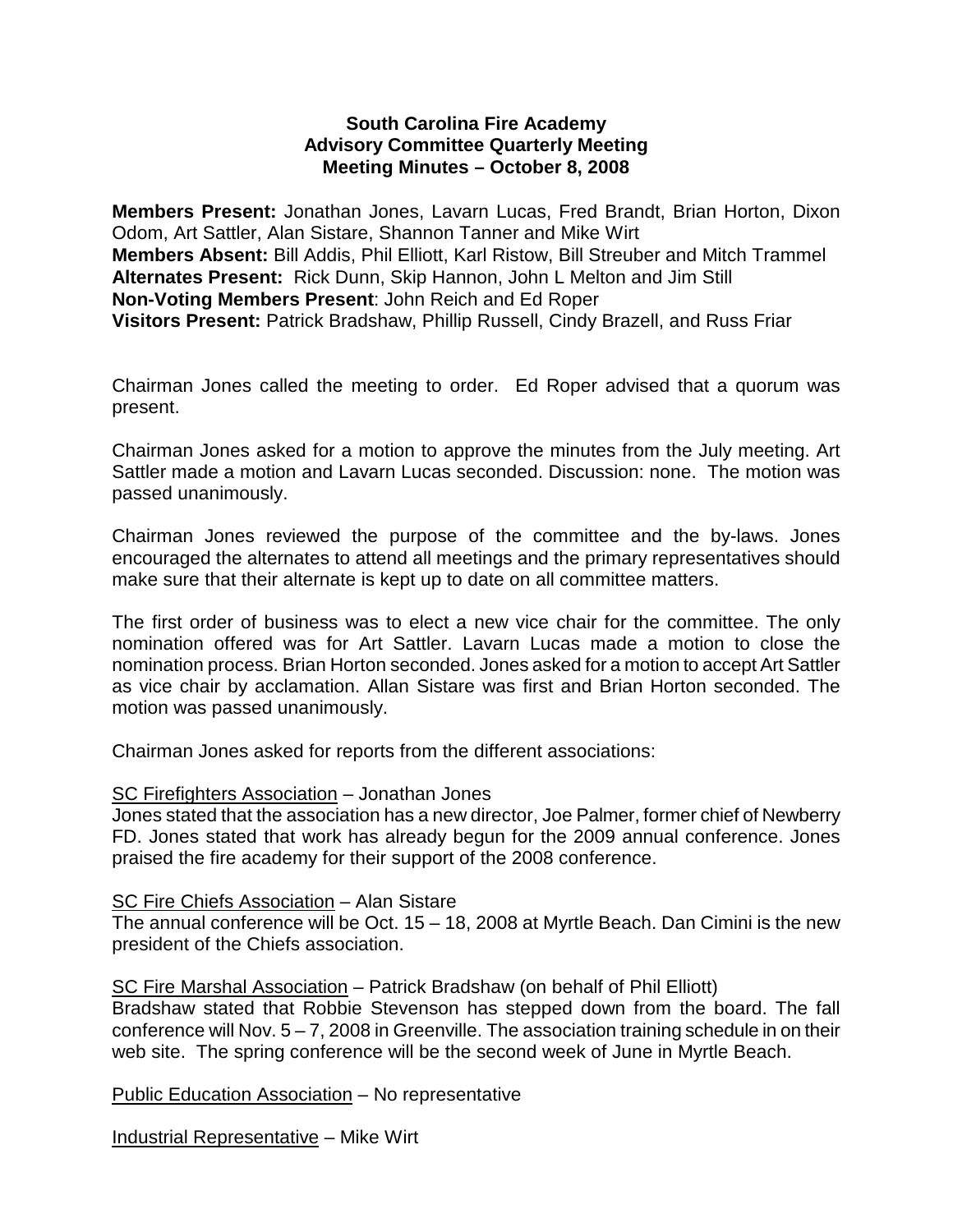Wirt stated that the association participated in a table top training in Sept. The remainder of their meeting dates are Oct. 16, 2008, Nov. 20, 2008 and Apr. 2, 2009.

Professional Firefighters – Fred Brandt

Brandt reported that their annual conference would be Oct. 10-12, 2008 in Charleston.

SC Arson Association – Brian Horton

Horton stated that he had met with the fire academy to rewrite the 2-week arson program and new web site should soon be online.

Higher Education – no representative

SC Society of Fire Service Instructors – Art Sattler Their next meeting will be in Jan. 2009.

#### **Standing committee reports**

Curriculum – no representative

Facilities – No representative

Finance – Dixon Odom Deferred to Ed Roper's report.

#### Superintendent's Report – Ed Roper

Roper talked about the new building briefly. Roper handed out a letter he had mailed to all fire chiefs and then reviewed the annual finance report.

Roper noted a few upcoming important dates at the fire academy:

Jan. 9-11, 2009 – Safety and Health conference Feb. 6-8, 2009 – Annual Instructor Society conference Mar. 14-15, 2009 – Southeastern Fire School

### Resident Training – Phillip Russell

Russell introduced his new employee, Greg Gerber, to the committee. Russell handed out and reviewed the resident training report.

Russell noted that course 1136, flammable liquids and gases, is now a pre-requisite for the Firefighter II course.

### Curriculum Report – Russ Friar

Friar handed out and reviewed the curriculum report. There was a brief discussion about the length of the Haz Mat Tech course and the need to update and add hours to the course. The IAFF has a 472 compliant course ready to go. Brandt will ask if it will be released and delivered. Jones stated that he would like the committee to compare the two programs and asked how much demand is there for the 280 hour program. A suggestion was made to send a questionnaire to the fire departments asking about the needs of haz mat training.